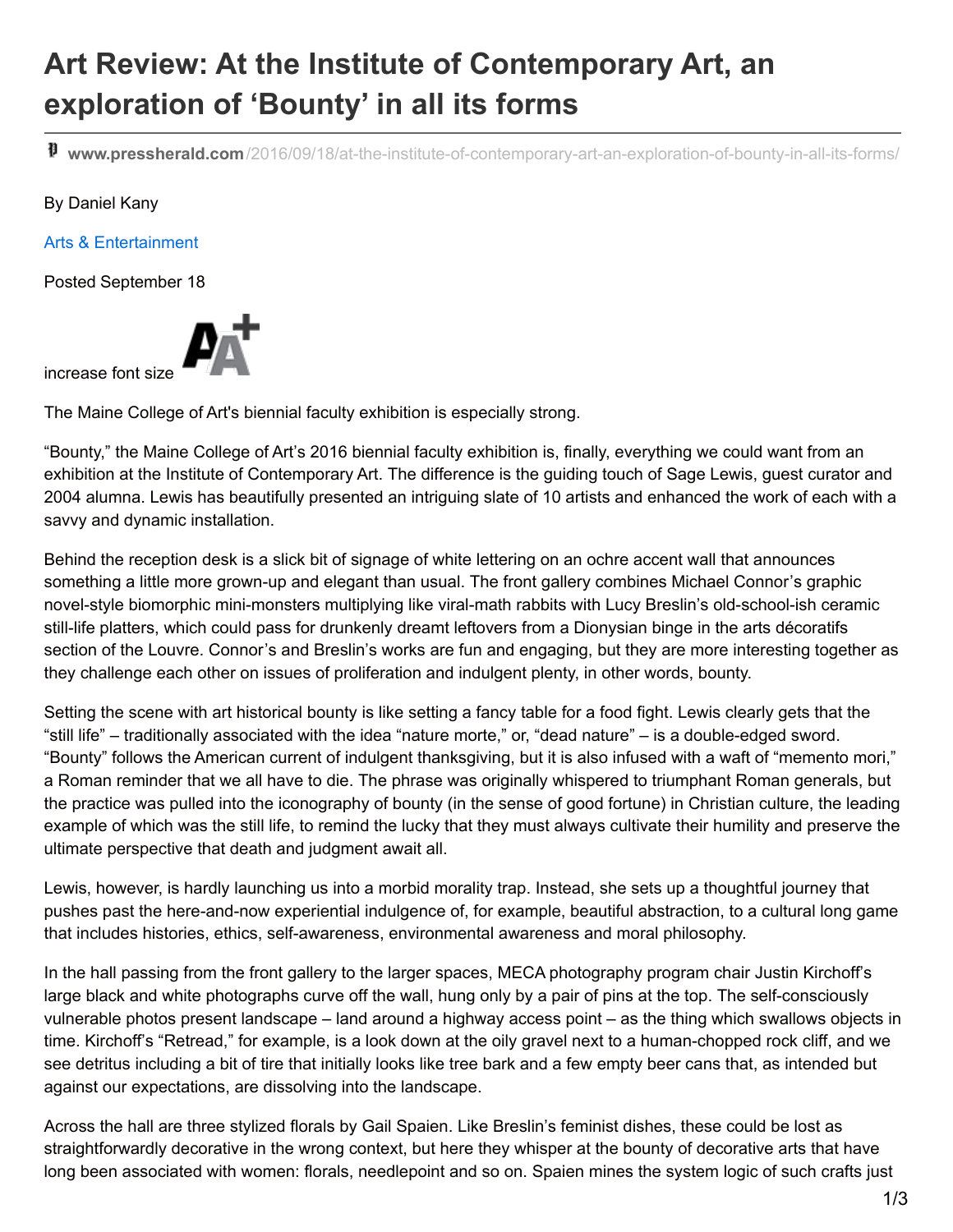enough that we can admire the cold broadness of her conceptual gesture and her personal ability with a brush. In "Still Life #3," for example, the hexagonal system of a bouquet in a large interior still life with three vases of flowers and a fiber wall-hanging presses us to consider the impossibility of human repeatability. Spaien leave us with afterimages not of cogs, but of quirk – and the idea that humanity is the relationship between "normal" recognizable culture and the stuff in the margins and the seams.

Joshua Reiman's 20-minute video is a fascinating blend of literalism and hagiography presented as a video consideration of Yves Klein's conceptual "Zones of Immaterial Pictoral Sensibility," a work that involved the French artist's selling of an empty space on Seine across from Notre Dame at which he would dump gold given to him by the "buyers." Reiman's film follows a bow-tied and silent protagonist on a consideration of what happens to minerals dumped into the Seine. Rather than discourse about art, immateriality and conceptualism, the narrative (gorgeously muttered in liquid French with prosaic subtitles) follows an oddly materialist course down the river as the theme, with a few art-worshipping sidelines, and quietly morphs into a naturalist meditation on the state of the Seine. It's like a filmmaker went to bed as a dreamy Frenchman and, after a night of wild art dreams, woke up as a literalist American.

This environmental long game is the crux of Lewis's bounty. We have great stuff, she implies, so let's take care of it. We see this in Jamie Hogan's illustrated book project about John Muir, the great American naturalist. We see it in Kate Greene's photographs of exploding fireworks that look like eternity itself in the form of the cosmos, but which we sense as what they are – firey explosions – with the effect of compressing cosmic time to the point of inspiring urgency. And we see it in Gan Xu's paintings of China, his native homeland which has conflicted him by toxic political and environmental landscape; his paintings of Monet's Giverny are serenely unconflicted, while a photograph confirms that the Xu has radically edited his paintings of China.

Julie Poitras Santos' installation of hanging lights, droning voice and oddly iconoclastic objects holds the center of the ICA's main gallery with a spare conceptual elegance. The piece is based on Argentine Jorge Luis Borges's "Library of Babel," a pre-internet (or should we say "pre-Google") portrait of a universe – a library that unrepeatably contains every possible text or combination of letters. It's a soulless place, impossibly sad and bereft of specific form. Whether intended or not, Santos forces the opposite to Borges's hypothetical universe because we can search for and find meaning from among seemingly infinite oceans of meaningless crap otherwise known as the Internet. By presenting Borges' information dystopia with no sense of true, we see the bountiful opposite in our world: meaning.

But nowhere is this ironically upbeat possibility more satisfying than in Hilary Irons' paintings. They are verdant forest landscapes teeming with bustling life and the culture of painting. They are abstractions – pink, decorative and alive. To challenge us into unexpected wakefulness, Irons adds the subversive image of a yellow-lighted staircase interior imagined from the inside by the forest: Just as we dream of idyllic natural landscapes, they dream of us. When her images are contained, Irons looks longingly out of windows to the place of nature, a dream, a goal, a bounty.

"Bounty" is that rare, coherent exhibition that travels as you want to take it. It's a coup for MECA, and I hope it lights the way for the ICA's forthcoming exhibitions.

*Freelance writer Daniel Kany is an art historian who lives in Cumberland. He can be contacted at:*

*[email [protected\]](http://www.pressherald.com/cdn-cgi/l/email-protection)*

Share